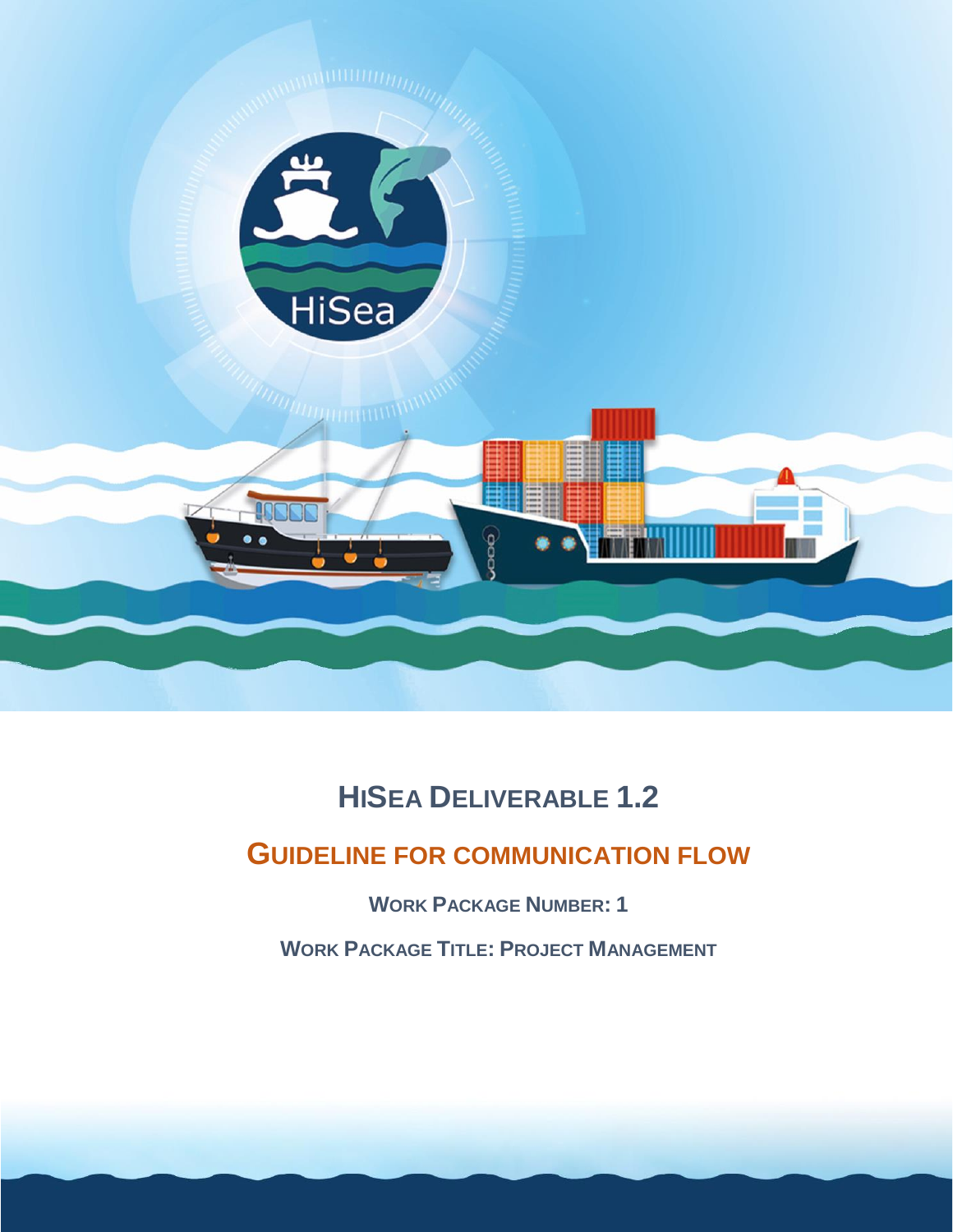

| <b>HiSea Project Information</b>          |                                                                                           |  |
|-------------------------------------------|-------------------------------------------------------------------------------------------|--|
| <b>Project full title</b>                 | High Resolution Copernicus-Based Information Services at Sea for Ports<br>and Aquaculture |  |
| <b>Project acronym</b>                    | HiSea                                                                                     |  |
| <b>Grant agreement number</b>             | 821934                                                                                    |  |
| <b>Project coordinator</b>                | Dr. Ghada El Serafy                                                                       |  |
| <b>Project start date and</b><br>duration | $1st$ January, 2019, 30 months                                                            |  |
| <b>Project website</b>                    | https://hiseaproject.com/                                                                 |  |

| <b>Deliverable Information</b>                                                          |                                                                                                                                         |  |
|-----------------------------------------------------------------------------------------|-----------------------------------------------------------------------------------------------------------------------------------------|--|
| Work package number                                                                     | 1                                                                                                                                       |  |
| Work package title                                                                      | <b>Project Management</b>                                                                                                               |  |
| Deliverable number                                                                      | 1.2                                                                                                                                     |  |
| <b>Deliverable title</b>                                                                | <b>Guideline for Communication Flow</b>                                                                                                 |  |
| <b>Description</b>                                                                      | The plan for communication of information about the HiSea project, both<br>within the consortium and to the general public is detailed. |  |
| Lead beneficiary<br><b>Agora Partners</b>                                               |                                                                                                                                         |  |
| Lead Author(s)<br>Milena Mirkis                                                         |                                                                                                                                         |  |
| Contributor(s)<br>Simon van Dam, Bracha Ehrman, Menelaos Hatziapostolidis, Anna Spinosa |                                                                                                                                         |  |
| <b>Revision number</b>                                                                  | 3                                                                                                                                       |  |
| <b>Revision Date</b><br>29 June, 2019                                                   |                                                                                                                                         |  |

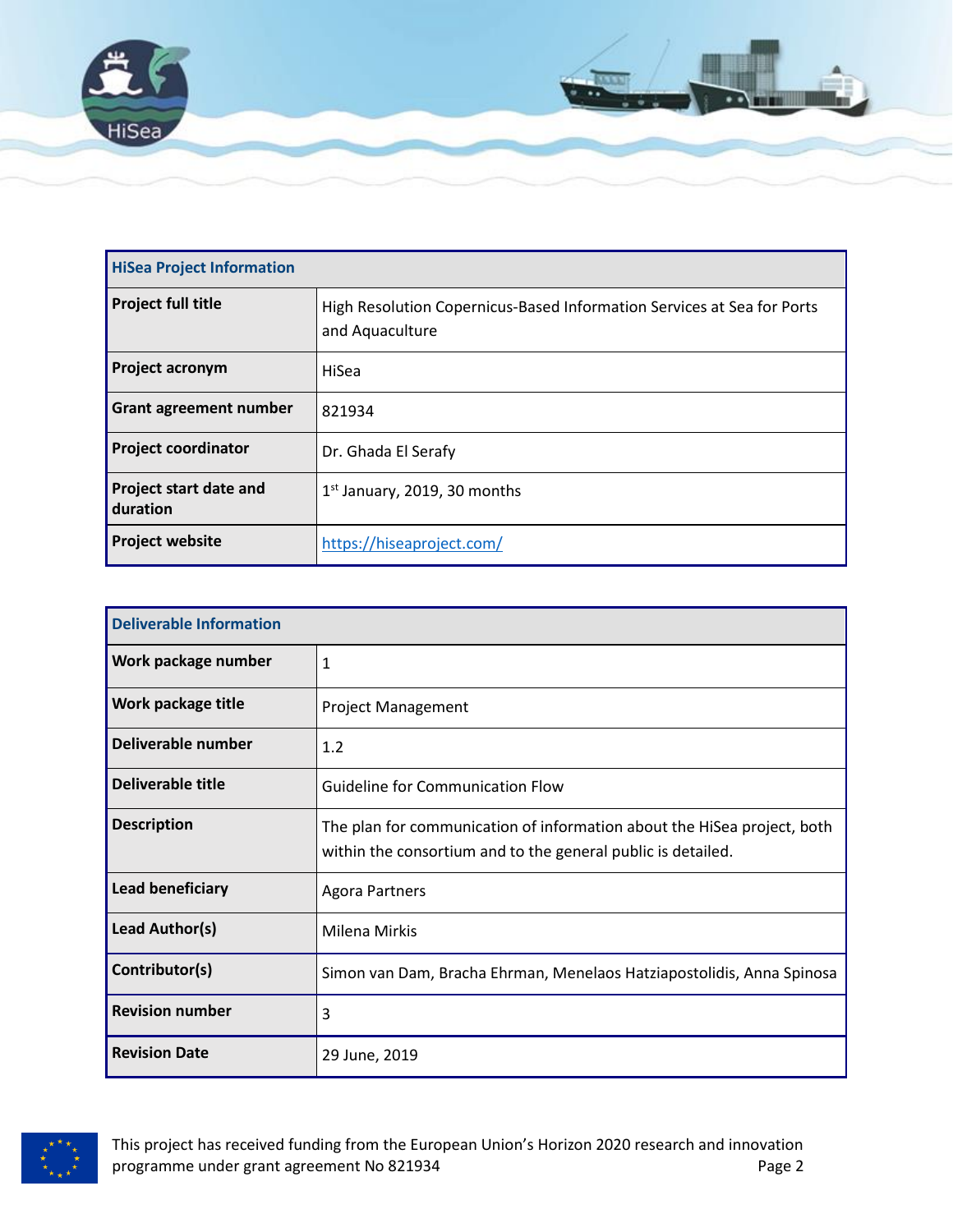

| Status (Final (F), Draft (D),<br><b>Revised Draft (RV))</b>                                                                                                                                                                 | F  |
|-----------------------------------------------------------------------------------------------------------------------------------------------------------------------------------------------------------------------------|----|
| <b>Dissemination level (Public</b><br>(PU), Restricted to other<br>program participants (PP),<br><b>Restricted to a group</b><br>specified by the consortium<br>(RE), Confidential for<br>consortium members only<br>  (CO) | PU |

| <b>Document History</b> |             |                     |                              |
|-------------------------|-------------|---------------------|------------------------------|
| <b>Revision</b>         | <b>Date</b> | <b>Modification</b> | Author                       |
| 10.1                    | 16.06.2019  | Review, edit        | Milena Mirkis                |
| 0.2                     | 16.06.2019  | Review, edit        | Menelaos<br>Hatziapostolidis |
| $\vert_{0.3}$           | 16.06.2019  | edit                | <b>Milena Mirkis</b>         |
| 0.4                     | 16.06.2019  | Review, edit        | Simon Van Dam                |
| $\vert$ 0.5             | 16.06.2019  | Review, edit        | Simon Van Dam                |
| 0.6                     | 18.06.2019  | edit                | <b>Milena Mirkis</b>         |
| $\vert_{0.7}$           | 21.06.2019  | Text updating       | Anna Spinosa                 |

| <b>Approvals</b>   |                 |                 |             |                      |
|--------------------|-----------------|-----------------|-------------|----------------------|
|                    | <b>Name</b>     | Organisation    | <b>Date</b> | Signature (initials) |
| <b>Coordinator</b> | Ghada El Serafy | <b>Deltares</b> |             |                      |
| <b>WP Leaders</b>  | Ghada El Serafy | <b>Deltares</b> |             |                      |

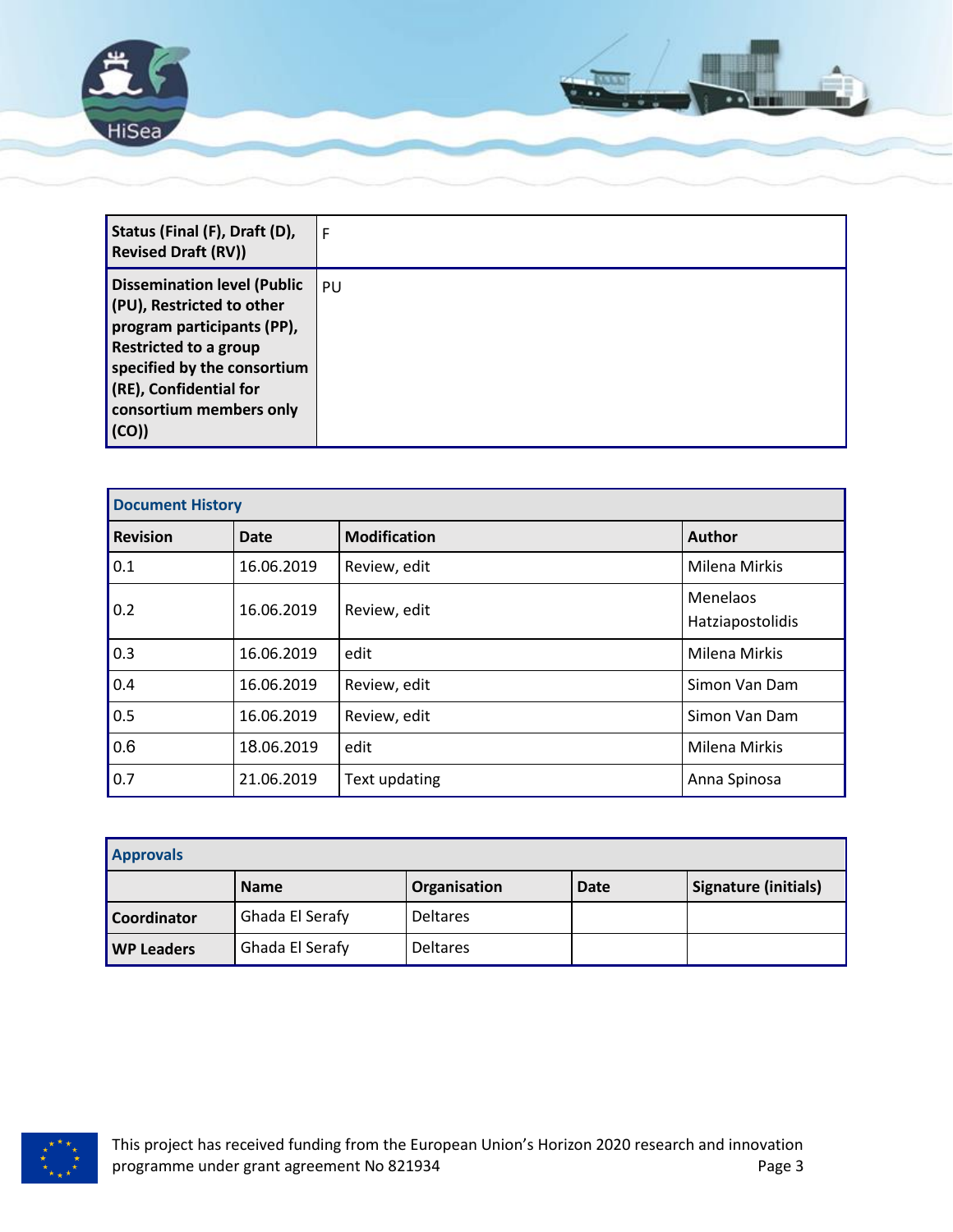

## Table of Contents

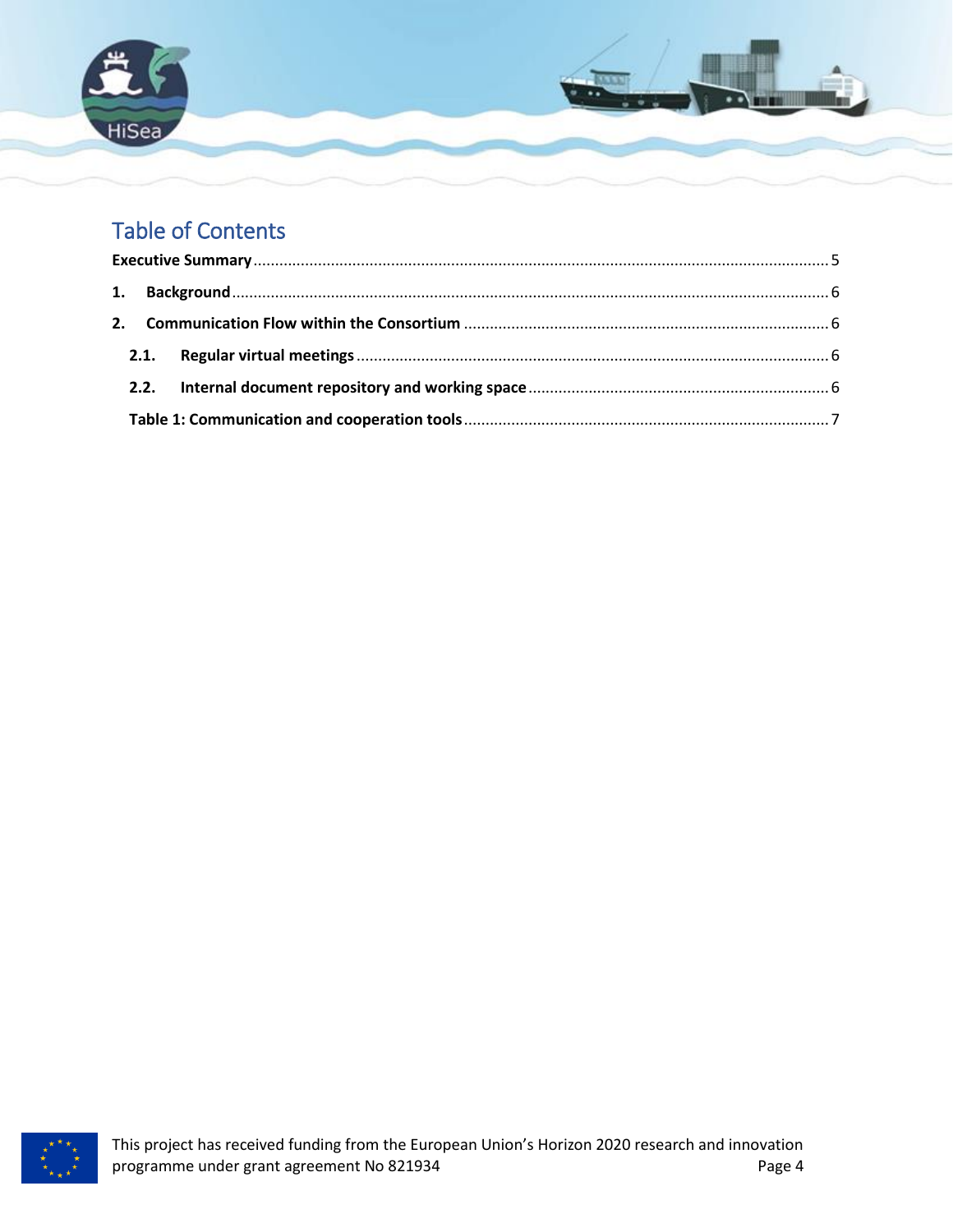

## <span id="page-4-0"></span>Executive Summary

<span id="page-4-1"></span>This deliverable D1.2 refers to outputs of work done in task 1.2: Establish communication flow and methods (M1-30). The communication flow which is critical for effective collaboration within the consortium, has been established from the first months of the project. It operates both as bottom-up and top-down and employs the typical communication methods such as: meetings, e-mail, phone conference calls etc. In addition, the communication flow includes using an online site for sharing information within the consortium and collaboration e.g. in preparing documents. This site has also been established during the first few months of the project. The system is organized with a structure which enables all participants to upload and download information to and from the shared online document repository. Passwords were generated for all partners to enable secure access to the joint space. Minutes of meetings and project deliverables as well as templates and guidelines are made available to consortium partners through this internal communication system.

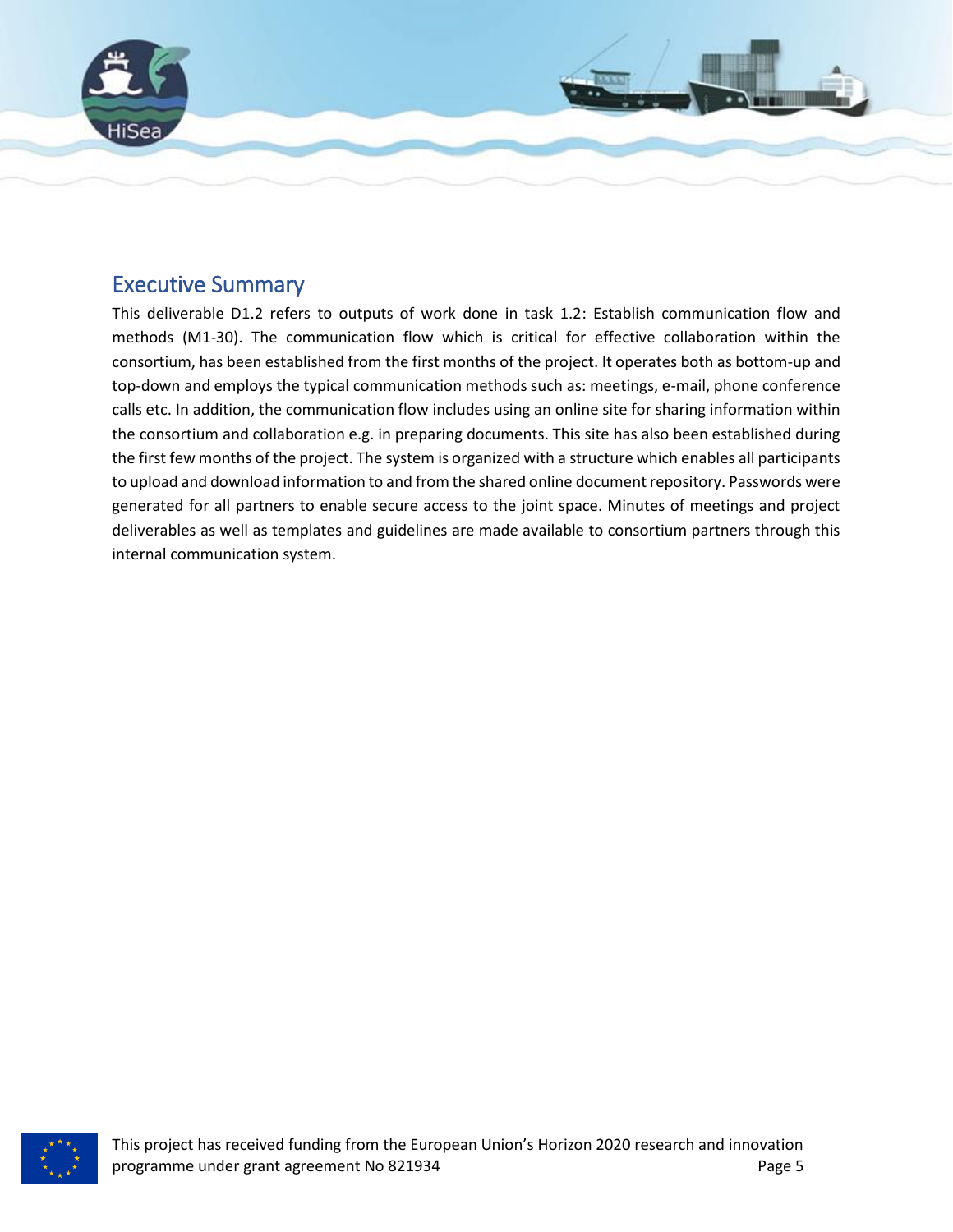

### **1. Background**

A cornerstone for the successful implementation of any project is the well-balanced, focused and committed consortium. In the HiSea project, the Consortium represents a well- targeted group of highly competent and experienced organizations, joining forces specifically for the purpose of this project. Therefore, the communication flow in HiSea will be bottom-up and top-down through the typical communication methods such as: meetings, e-mail, phone, etc. In particular a cooperative working method using a website will be established. The system will be organized with a structure in which all participants can leave and download information to and from the different WPs and tasks according to their role and responsibilities. Passwords will be generated to all partners as well as to the EC. Minutes and guidelines will be made available through the internal communication system.

### <span id="page-5-0"></span>**2. Communication Flow within the Consortium**

The communication flow among the partners will use standard communication channels. The guidelines for ensuring communication flow are necessary to provide the environment for collaboration among the partners in the consortium. The guidelines include a list of methods and tools as well as individuals whose role it is to implement the methods. *Table 1 Communication and cooperation tools* (see below) provides a list of the communication and cooperation tools that the HiSea project will utilize during its lifetime.

### <span id="page-5-1"></span>**2.1.Regular virtual meetings**

A series of regular conference calls – monthly and bi-monthly were put in place to continually assess project status including risk management as well as planning next steps. Specifically, Project management partners Deltares and Agora Partners speak at least twice per month to monitor overall progress and processes as well as assess potential risks, challenges and mitigation measures if required. Focused groups of technical partners including Deltares, Hidromod, Argans and Ascora, convene regularly to work on tasks together and update each other of progress as well as potential challenges. Monthly full partner conference calls are also scheduled to keep all partners appraised of progress, keeping the interfaces between WPs in mind, and plan activities regarding platform development, end user engagement, innovation planning as well as communication and dissemination activities – all in a synchronized fashion. Notes from each of these meetings including agreed action items are circulated and results are followed by the project management team.

### **2.2.Internal document repository and working space**

<span id="page-5-2"></span>A private internal website using the **OwnCloud platform** [\(Figure 1\)](#page-6-1) has been established for the project as part of Task1.2: Establish communication flow and methods. This additional internal platform has been setup and is used to share preliminary results and internal documents (e.g. working papers, deliverables progress, calendar of events) among the project partners and the European Commission Officers (as required). The chosen platform, namely OwnCloud, makes data accessible on all devices updates the

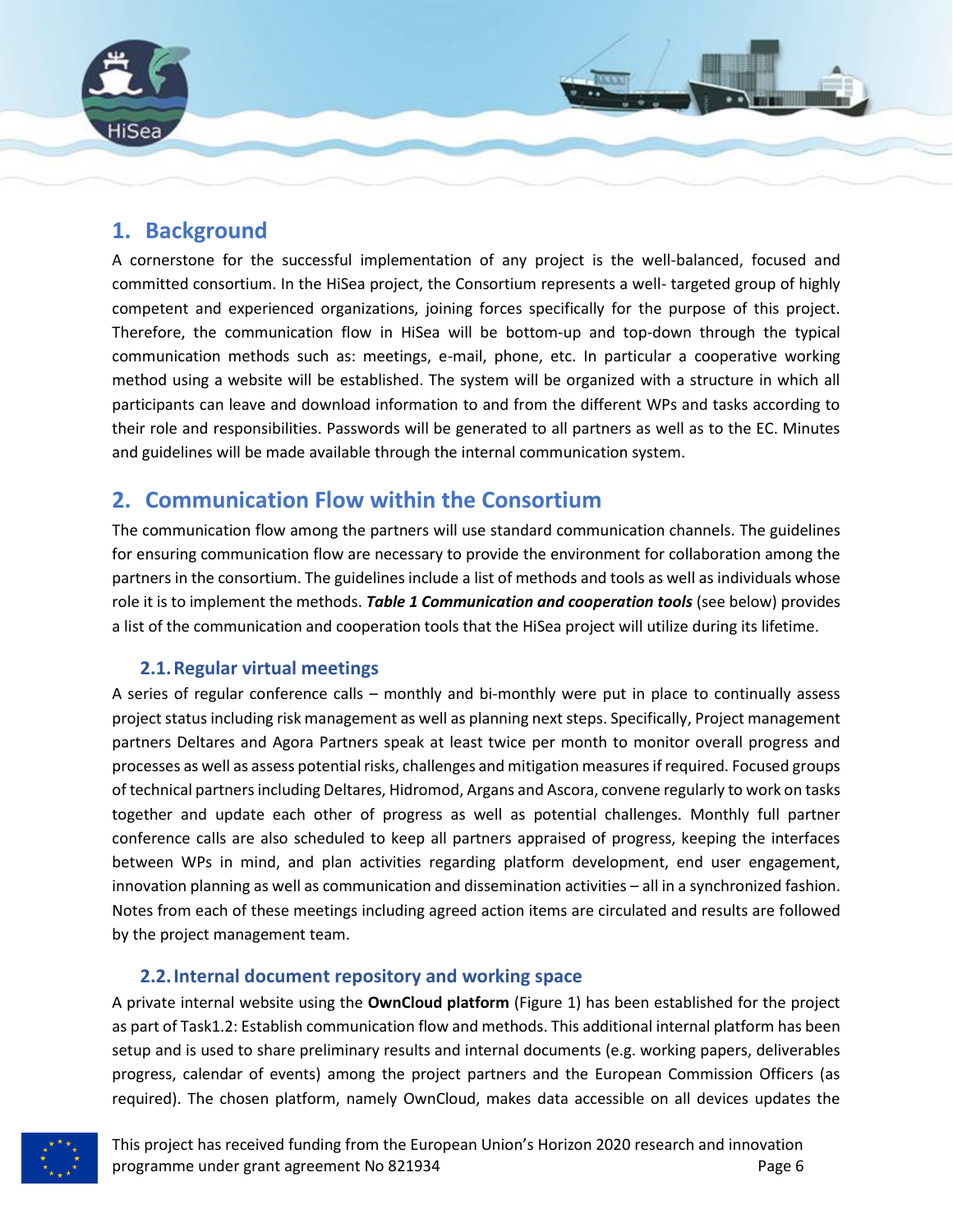

materials on an ongoing and automated basis for users with access (username/password). The system is organized with a structure in which all participants can upload and download information in an organised manner – categorizing information according to Work package and task.



#### <span id="page-6-1"></span>**Figure 1: OwnCloud HiSea home page**

#### <span id="page-6-0"></span>Table 1: Communication and cooperation tools

| <b>Tools</b>      | <b>Usage</b>                                                                         |  |  |
|-------------------|--------------------------------------------------------------------------------------|--|--|
|                   | The project file hosting services (ownCloud) will allow the consortium to have a     |  |  |
|                   | centralized knowledge repository avoiding the need of redundant                      |  |  |
| <b>Repository</b> | communication. It will also allow partners to co-operate in administrative and       |  |  |
| <b>Folder</b>     | technical work, which is not time, critical.                                         |  |  |
| (ownCloud)        | Partners will have a single interface from which they can access, sync and share     |  |  |
|                   | files - on any device, anytime, from anywhere. Partners can quickly find and share   |  |  |
|                   | the files they need, whether shared by others or created themselves.                 |  |  |
| e-mail            | The consortium will use email for the regular request or provision of information,   |  |  |
|                   | which is not time critical. For this propose, the coordination will created at least |  |  |

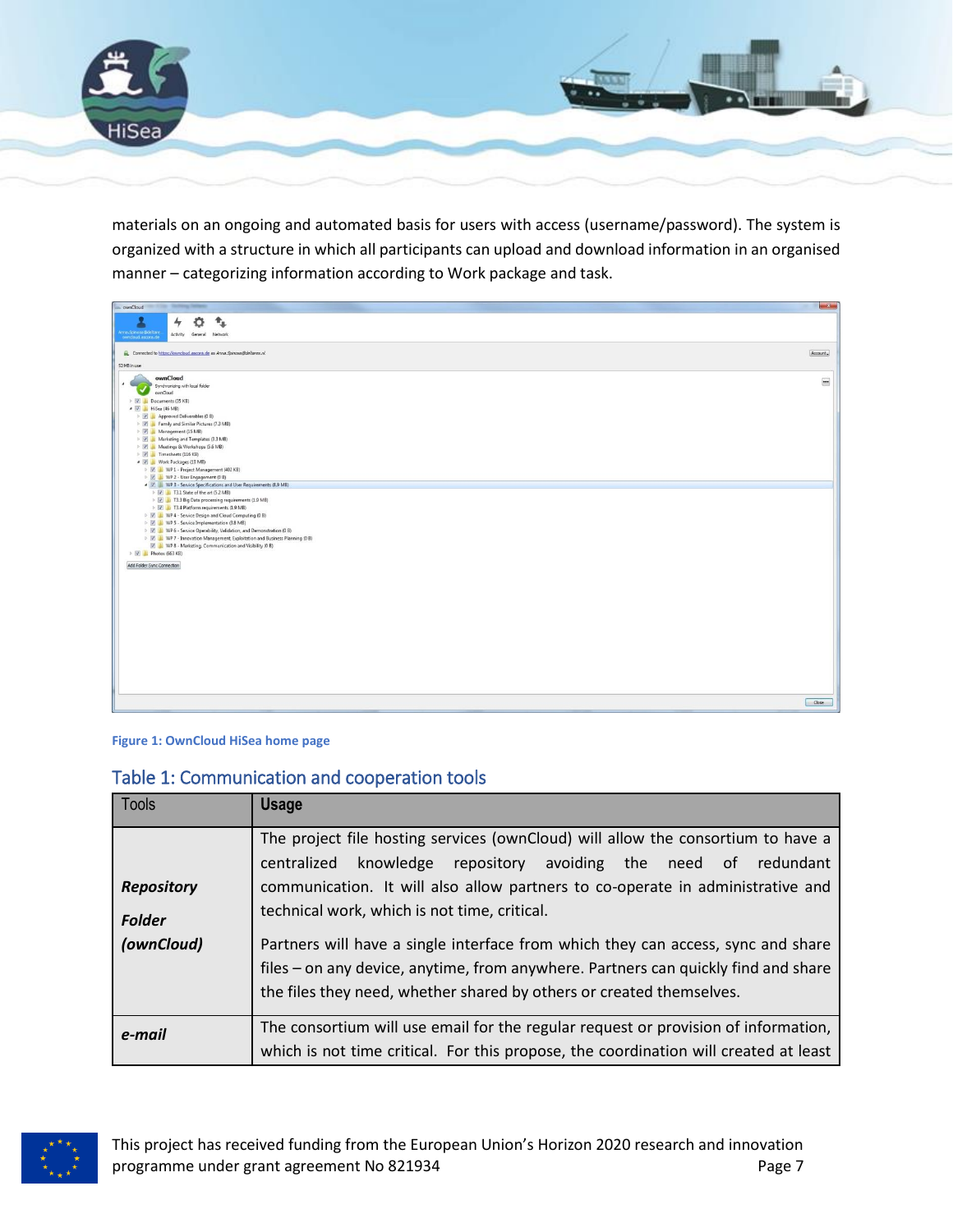

|                                      | one distribution list, ensuring that if needed all project participants are<br>reached. Direct emails will be also used for bilateral communications.                                                                                                                                           |  |
|--------------------------------------|-------------------------------------------------------------------------------------------------------------------------------------------------------------------------------------------------------------------------------------------------------------------------------------------------|--|
|                                      | The consortium will use dedicated mailing list to ensure good communication flow:                                                                                                                                                                                                               |  |
|                                      | hisea@hiseaproject.com                                                                                                                                                                                                                                                                          |  |
|                                      | hisea-wp1@hiseaproject.com                                                                                                                                                                                                                                                                      |  |
|                                      | hisea-wp2@hiseaproject.com                                                                                                                                                                                                                                                                      |  |
|                                      | hisea-wp3@hiseaproject.com                                                                                                                                                                                                                                                                      |  |
|                                      | hisea-wp4@hiseaproject.com                                                                                                                                                                                                                                                                      |  |
|                                      | hisea-wp5@hiseaproject.com                                                                                                                                                                                                                                                                      |  |
|                                      | hisea-wp6@hiseaproject.com                                                                                                                                                                                                                                                                      |  |
|                                      | hisea-wp7@hiseaproject.com                                                                                                                                                                                                                                                                      |  |
|                                      | hisea-wp8@hiseaproject.com                                                                                                                                                                                                                                                                      |  |
|                                      | hisea-management@hiseaproject.com                                                                                                                                                                                                                                                               |  |
|                                      | hisea-technical@hiseaproject.com                                                                                                                                                                                                                                                                |  |
|                                      | hisea-users@hiseaproject.com                                                                                                                                                                                                                                                                    |  |
|                                      | hisea-sab@hiseaproject.com                                                                                                                                                                                                                                                                      |  |
|                                      | hisea-deltares@hiseaproject.com                                                                                                                                                                                                                                                                 |  |
| <b>Mail</b>                          | The consortium will use mail, or package by courier, to exchange important<br>documents, usually signed. These documents would mainly be of a legal or<br>financial matter.                                                                                                                     |  |
| <b>Telephone</b>                     | Direct telephone calls will be used in case of time critical matters.                                                                                                                                                                                                                           |  |
| <b>Instant</b><br>messaging          | The consortium will use an already available instant messaging solution, such as<br>Skype that will help short technical discussions and close collaboration; especially<br>during the preparatory phase of conferences.                                                                        |  |
| Teleconference &<br>Skype conference | As an alternative to face-to-face meetings, the consortium will make use of a<br>teleconference platform that will allow regular web interface integrated<br>teleconference facilities with the possibility also share presentations and other<br>files. Skype conference will be used as well. |  |